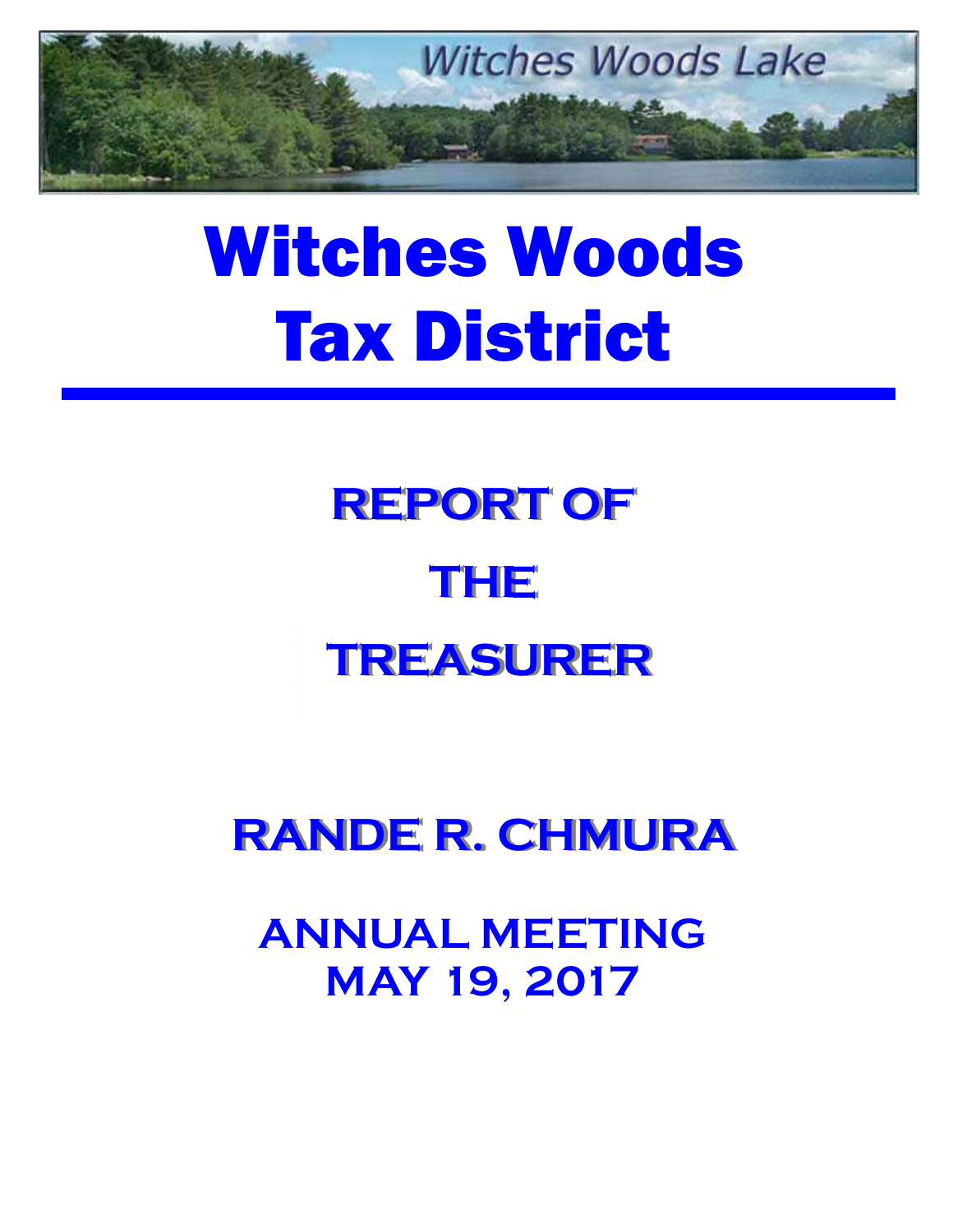#### **Witches Woods Tax District Annual Report of the Treasurer May 19, 2017**

I am pleased to report that this year the Financial Condition of the Witches Woods Tax District is again excellent. The finances for the prior fiscal year that closed on June 30, 2016 had a surplus balance of \$20,211.84. The surplus money was transferred into Unassigned Assets Fund.

The tax collection rate for last year was 99.97%. District currently has only five properties with delinquent accounts outstanding this year. Only \$1,963.21 in taxes remain outstanding for a todate collection rate of 97.93%. There is a total of \$2,701.93 in delinquent taxes and interest outstanding for prior years with four tax liens.

Due to the excellent condition of the lake water no algaecide treatments and only one herbicide treatment was required last summer.

Altogether with an excellent tax collection rate, the collection of delinquent taxes, a favorable snowplowing contract and excellent water condition of the lake again this year; this current year's budget is projected to have a surplus of approximately \$1,500.00**.** 

The voters authorized the transfer of funds from the Unassigned Assets Fund for the completion of one road improvement project. This project, a continuation of the road Improvement of Indian Spring Road is scheduled to be completed this year. The current amount in the Unassigned Assets Fund (Reserves) is \$68,788.63 with \$5,458.50 scheduled for the final payment of the road improvement project leaving an unencumbered balance of \$63,330.13

The loan in the amount of \$200,000 from Putnam Bank that originated in November 2008, for replacement of the low-level drawdown pipe and valve, which was authorized by the voters of the District with a loan term of10 years at a fixed rate of interest of 4.54 percent, has a current outstanding balance of \$36,022.69. The loan will be paid in full in October 2018.

*Rande R. Chmura Treasurer* 

.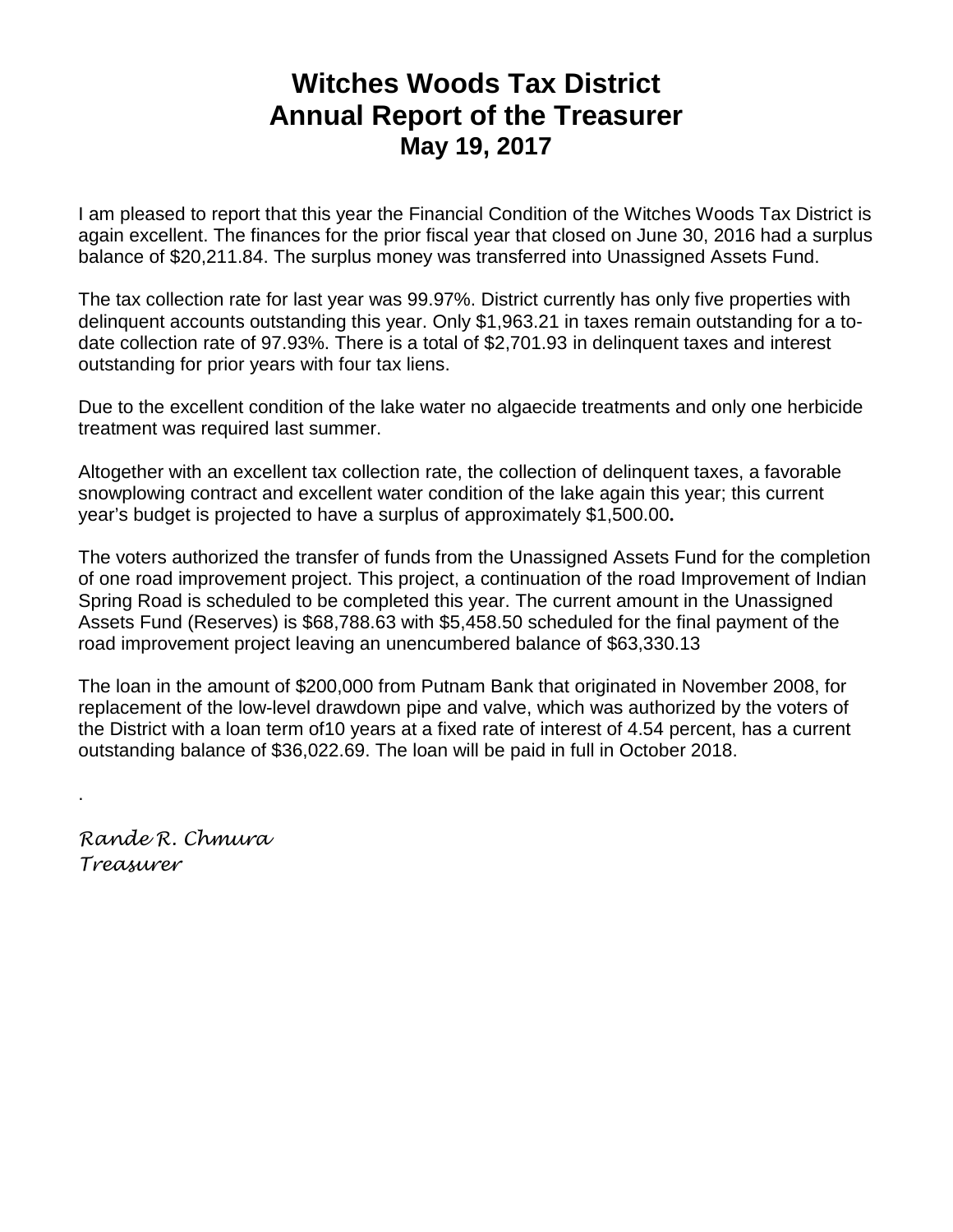#### **WITCHES WOODS TAX DISTRICT**

 **FOR THE ANNUAL DISTRICT MEETING**

**Statement of Financial Position - May 18, 2017**

| <b>ASSETS</b>                                           |                 |             |
|---------------------------------------------------------|-----------------|-------------|
| Checking Account                                        | \$11,820.46     |             |
| Accounts Receivable (Delinquent taxes)                  | \$4,665.14      |             |
| Savings - Operating                                     | \$11,001.80     |             |
| Savings - Capital Improvement Fund                      | \$1,660.70      |             |
| Savings - Unassigned Reserves                           | \$68,788.43     |             |
| <b>Town Clerk Account</b>                               | \$80.00         |             |
| <b>Total Assets</b>                                     |                 | \$98,016.53 |
| <b>LIABILITIES AND NET ASSETS</b><br><b>Liabilities</b> |                 |             |
| Loan Payable                                            | \$36,022.69     |             |
| <b>Total Liabilities</b>                                |                 | \$36,022.69 |
| <b>Net Assets</b>                                       |                 |             |
| Unrestricted                                            | \$96,355.83     |             |
| Restricted (Capital Improvement Fund)                   | $(\$34,361.99)$ |             |
| <b>Total Net Assets</b>                                 |                 | \$61,993.84 |
| <b>Total Liabilities and Net Assets</b>                 |                 | \$98,016.53 |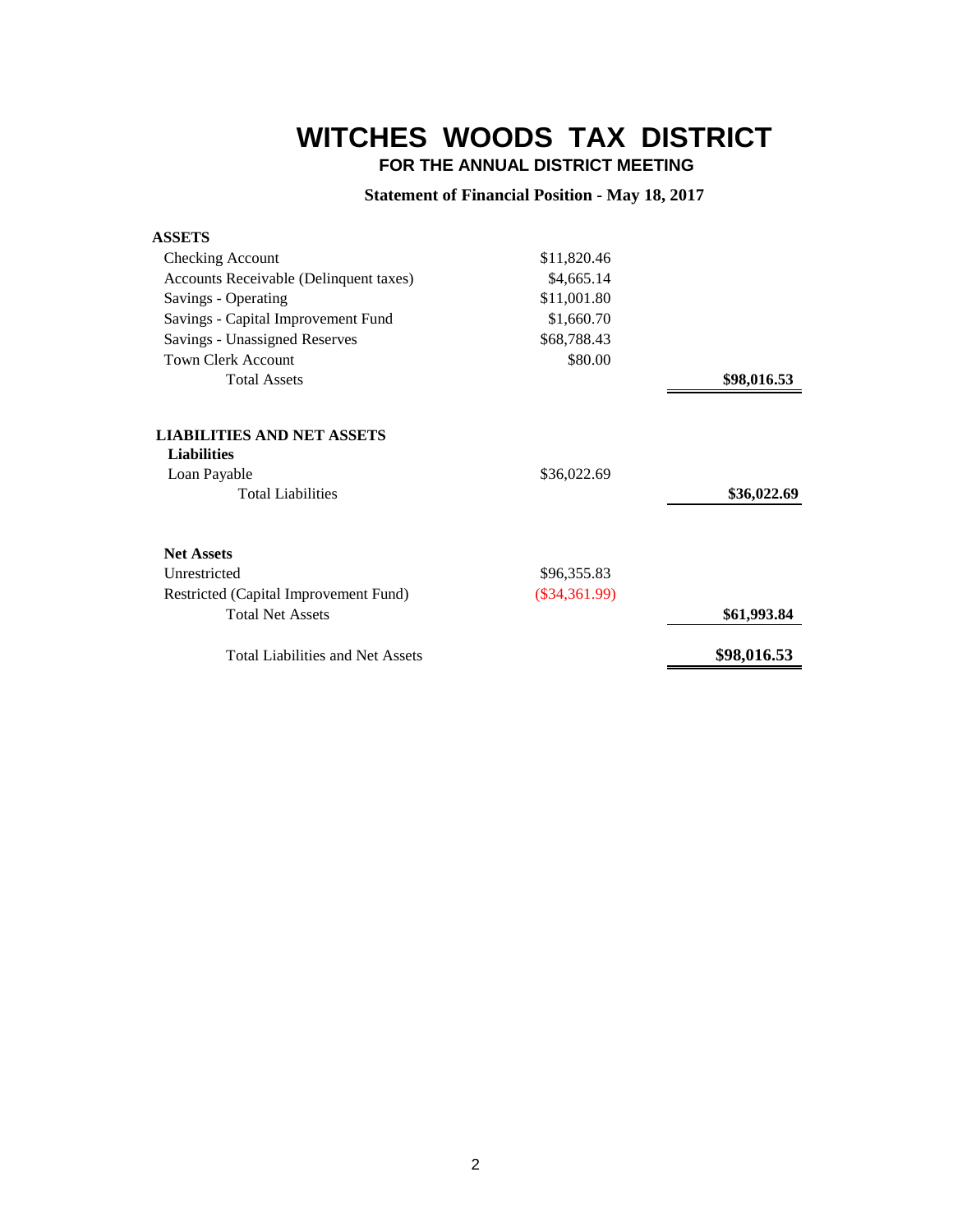| <b>REVENUE</b>                                 |           |             |
|------------------------------------------------|-----------|-------------|
| <b>Current Taxes</b>                           | 80,869.01 |             |
| <b>Interest - Taxes</b>                        | 401.16    |             |
| Prior Years Taxes                              | 585.80    |             |
| Lien Fees                                      | 36.26     |             |
| <b>Interest on Savings</b>                     | 1.80      |             |
| Other Income                                   | 0.00      |             |
| <b>Total Revenue</b>                           |           | \$81,894.03 |
| <b>OPERATING EXPENSES</b>                      |           |             |
| <b>Billing Services</b>                        | 1,320.00  |             |
| Miscellaneous                                  | 68.06     |             |
| <b>Office Supplies</b>                         | 0.00      |             |
| Postage                                        | 145.00    |             |
| <b>Property Taxes</b>                          | 536.10    |             |
| <b>Street Lighting</b>                         | 126.53    |             |
| <b>Over/Under Payments</b>                     | (0.10)    |             |
| Web Site                                       | 125.00    |             |
| <b>Bank Charges</b>                            |           |             |
| Subtotal                                       | 0.00      | \$2,320.59  |
|                                                |           |             |
| <b>LEGAL EXPENSES</b>                          |           |             |
| <b>Attorney Fees</b>                           | 1,000.00  |             |
| Insurance                                      | 6,076.20  |             |
| <b>Legal Notices</b>                           | 264.60    |             |
| <b>Recording Fees</b>                          | 20.00     |             |
| Refunds                                        | 0.00      |             |
| Subtotal                                       |           | \$7,360.80  |
| PROPERTY MAINTENANCE                           |           |             |
| Lake, Beaches and Dam                          | 2,827.15  |             |
| Road Maintenance                               | 6,693.50  |             |
| Safety                                         | 899.53    |             |
| <b>Snow Plowing</b>                            | 10,000.00 |             |
| Subtotal                                       |           | \$20,420.18 |
|                                                |           |             |
| Loan Payment                                   |           | 24,993.48   |
| Transfer to Capital Improvement Fund           |           | \$6,000.00  |
| <b>Total Expenses</b>                          |           | \$61,095.05 |
|                                                |           |             |
| <b>Net Profit or (Loss)</b>                    |           | \$20,798.98 |
|                                                |           |             |
| <b>Balance, Beginning of Year</b><br>Transfers |           | \$20,211.84 |
| To Unassigned Assets Fund                      |           | 20,211.84   |
| <b>Balance Operating Fund</b>                  |           | \$20,798.98 |
|                                                |           |             |

#### **Statement of Activities - May 18, 2017 Operating Fund**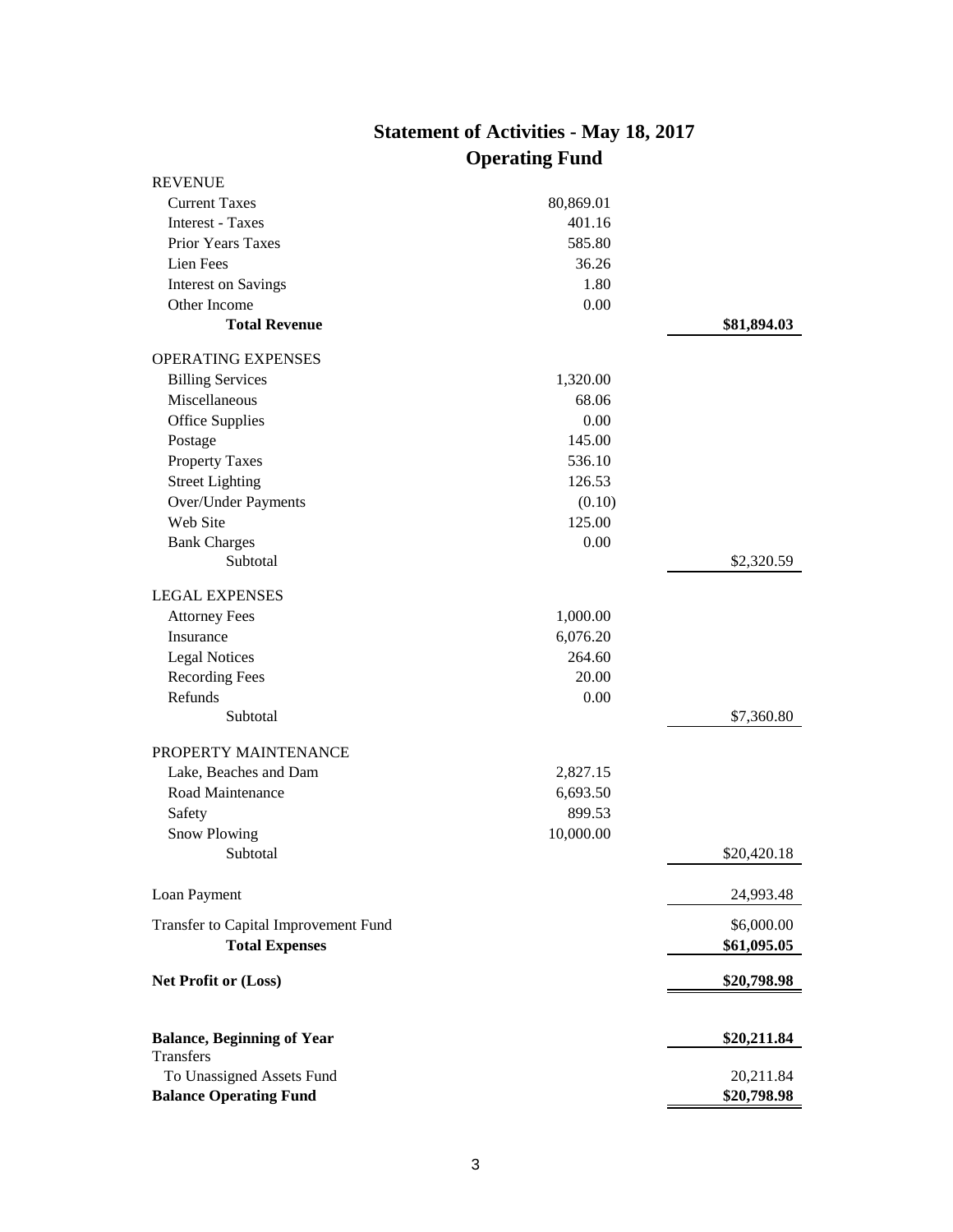#### **Statement of Activities (Continued)**

#### **CAPITAL IMPROVEMENT FUND**

| <b>Balance Restricted Assets, Beginning of Year</b>                           |             | \$1,116.63  |
|-------------------------------------------------------------------------------|-------------|-------------|
| <b>INCOME</b>                                                                 |             |             |
| <b>Interest on Savings</b>                                                    | 2.57        |             |
| <b>Transfers</b>                                                              |             |             |
| From Operating Fund                                                           | \$6,000.00  |             |
| From Unassigned Asssets Fund                                                  | \$0.00      |             |
| <b>Total Revenue</b>                                                          |             | \$6,002.57  |
| <b>EXPENSES</b>                                                               |             |             |
| Indian Spring Rd Project #3b                                                  | 5,458.50    |             |
| <b>Total Expenses</b>                                                         |             | \$5,458.50  |
| Net Profit or (Loss)                                                          |             | \$544.07    |
| <b>Balance Restricted Assets Year to Date</b>                                 |             | \$1,660.70  |
| <b>UNASSIGNED ASSETS FUND</b><br>Balance Unassigned Assets, Beginning of Year |             | \$48,469.06 |
| <b>INCOME</b>                                                                 |             |             |
| Interest                                                                      | \$107.53    |             |
| <b>Transfer from Operating Surplus</b><br><b>Total Revenue</b>                | \$20,211.84 | \$20,319.37 |
| <b>EXPENSES</b>                                                               |             |             |
| Transfers to Capital Improvement Fund                                         | 0.00        |             |
| <b>Total Expenses</b>                                                         |             | \$0.00      |
| <b>Net Profit or (Loss)</b>                                                   |             | \$20,319.37 |
|                                                                               |             |             |
| <b>Balance Unassigneded Assets, Year to Date</b>                              |             | \$68,788.43 |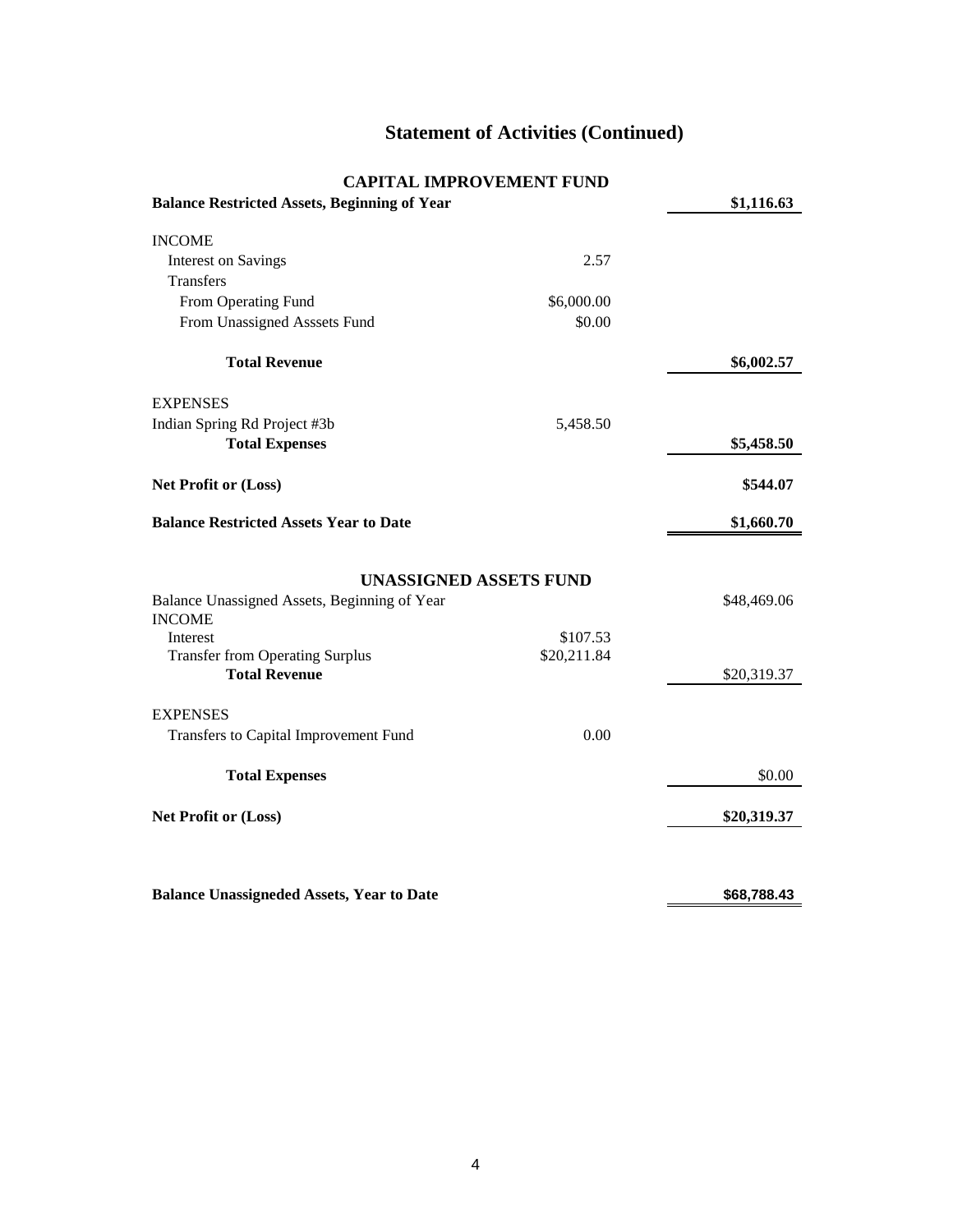#### **WITCHES WOODS TAX DISTRICT FY 2017 - 2018 PROPOSED BUDGET**

|                                      | <b>OPERATING FUND</b> |                  |                 |
|--------------------------------------|-----------------------|------------------|-----------------|
|                                      | <b>BUDGETED</b>       | <b>PROJECTED</b> | <b>PROPOSED</b> |
|                                      | 2016-2017             | 2016-2017        | 2017-2018       |
| <b>INCOME</b>                        |                       |                  |                 |
| Interest                             | 10.00                 | 1.96             | 5.00            |
| <b>Taxes</b>                         | 81,827.48             | 81,556.43        | 88,196.48       |
| <b>Transfer from Reserves</b>        | $0.00\,$              | 0.00             | 0.00            |
| <b>TOTAL INCOME</b>                  | \$81,837.48           | \$81,558.39      | \$88,201.48     |
| OPERATING EXPENSES                   |                       |                  |                 |
| <b>Billing Services</b>              | 1,320.00              | 1,320.00         | 1,260.00        |
| Miscellaneous                        | 75.00                 | 75.00            | 75.00           |
| <b>Office Supplies</b>               | 50.00                 | 0.00             | 50.00           |
| Postage                              | 94.00                 | 145.00           | 98.00           |
| <b>Property Taxes</b>                | 560.00                | 536.10           | 560.00          |
| <b>Street Lighting</b>               | 140.00                | 138.03           | 140.00          |
| Over/Under Payment                   | 0.00                  | (0.10)           | 0.00            |
| Web Site                             | 250.00                | 125.00           | 275.00          |
| <b>Subtotal</b>                      | \$2,489.00            | \$2,339.03       | \$2,458.00      |
| <b>LEGAL EXPENSES</b>                |                       |                  |                 |
| <b>Attorney Fees</b>                 | 2,000.00              | 2,000.00         | 2,000.00        |
| Insurance                            | 6,125.00              | 6,076.20         | 6,250.00        |
| <b>Legal Notices</b>                 | 500.00                | 344.60           | 500.00          |
| <b>Recording Fees</b>                | 50.00                 | 70.00            | 70.00           |
| Refunds                              | 0.00                  | 0.00             | 0.00            |
| <b>Subtotal</b>                      | \$8,675.00            | \$8,490.80       | \$8,820.00      |
| PROPERTY MAINTENANCE                 |                       |                  |                 |
| Lake, Beach & Dam Maintenance        | 10,880.00             | 9,952.15         | 10,630.00       |
| Road Maintenance                     | 15,000.00             | 15,413.50        | 10,000.00       |
| Safety                               | 1,800.00              | 899.53           | 500.00          |
| <b>Snow Plowing</b>                  | 12,000.00             | 12,000.00        | 12,000.00       |
| <b>Subtotal</b>                      | \$39,680.00           | \$38,265.18      | \$33,130.00     |
| <b>LIABILITIES</b>                   |                       |                  |                 |
| Loan Payments                        | 24,993.48             | 24,993.48        | 24,993.48       |
| <b>Subtotal</b>                      | \$24,993.48           | \$24,993.48      | \$24,993.48     |
| Transfer to Capital Improvement Fund | \$6,000.00            | \$6,000.00       | \$18,800.00     |
| <b>TOTAL OPERATING EXPENSES</b>      | \$81,837.48           | \$80,088.49      | \$88,201.48     |
| <b>Net Operating Fund Balance</b>    | \$0.00                | \$1,469.90       | \$0.00          |

|                                    |                                                                |  |  | SUMMARY OF OPERATING BUDGET                                    |  |  |  |  |                   |  |  |  |                                           |  |
|------------------------------------|----------------------------------------------------------------|--|--|----------------------------------------------------------------|--|--|--|--|-------------------|--|--|--|-------------------------------------------|--|
|                                    |                                                                |  |  |                                                                |  |  |  |  |                   |  |  |  |                                           |  |
|                                    |                                                                |  |  |                                                                |  |  |  |  |                   |  |  |  | BUDGETED PROJECTED PROPOSED               |  |
|                                    | TOTAL EXPENSES AND TOTAL EXPENSES                              |  |  |                                                                |  |  |  |  |                   |  |  |  | $(81,837.48)$ $(80,088.49)$ $(88,201.48)$ |  |
|                                    | <b>INCOME</b>                                                  |  |  | . The contract of the contract of the contract of the $\alpha$ |  |  |  |  |                   |  |  |  | 81,837.48 81,558.39 88,201.48             |  |
|                                    | TRANSFER - UNASSIGNED ASSETS FUND 0.00 1.469.90 0.00 0.00 0.00 |  |  |                                                                |  |  |  |  |                   |  |  |  |                                           |  |
|                                    |                                                                |  |  |                                                                |  |  |  |  |                   |  |  |  |                                           |  |
| <b>NET GRAND LIST \$22,382,300</b> |                                                                |  |  |                                                                |  |  |  |  | MILL RATE: $4.02$ |  |  |  |                                           |  |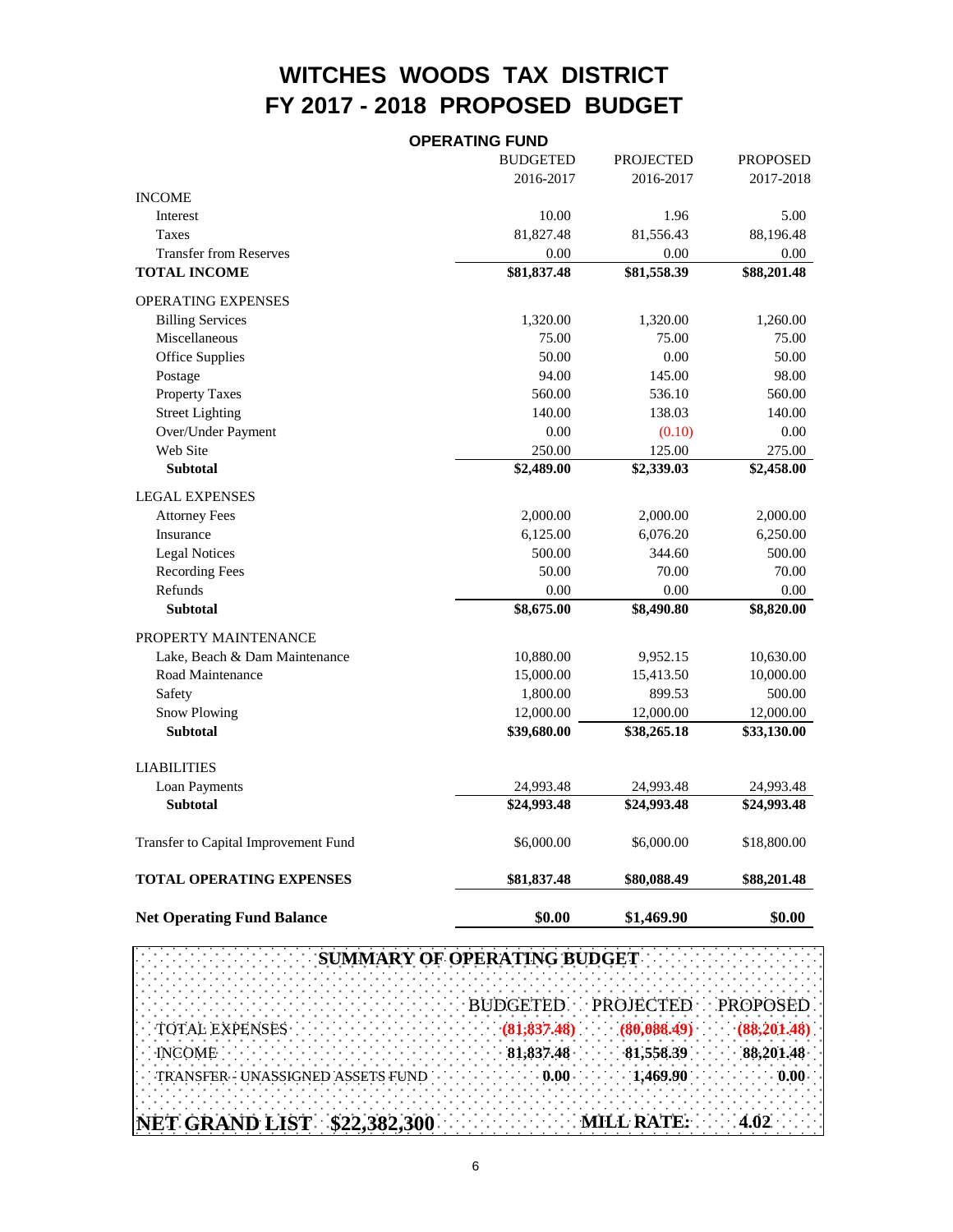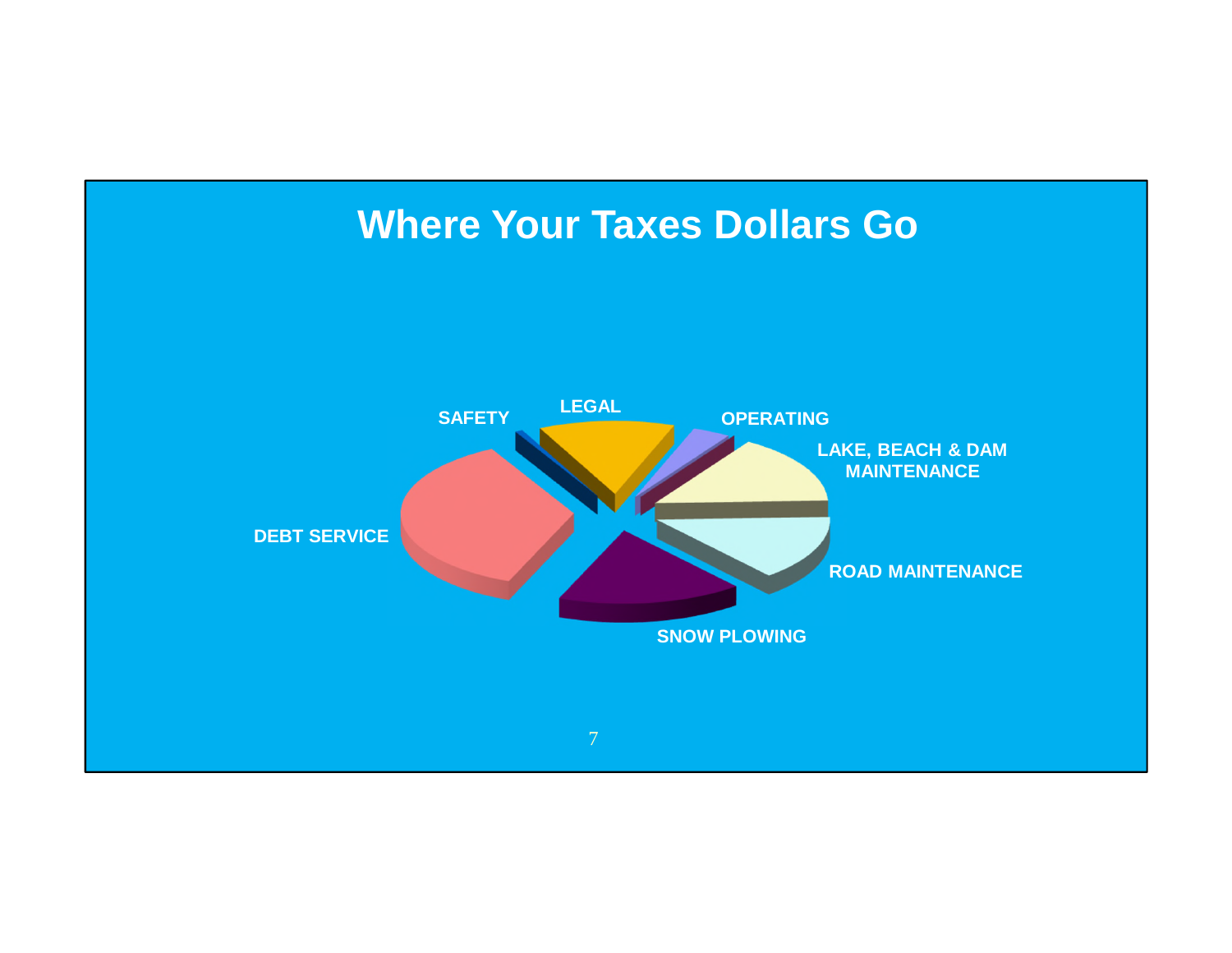### **WITCHES WOODS TAX DISTRICT REPORT OF DELINQUENT TAXES**

#### **AS OF MAY 17, 2017**

| <b>Name</b>              | <b>Amount</b><br>Outstanding | <b>Fiscal Year</b> |  |  |
|--------------------------|------------------------------|--------------------|--|--|
| Ferland, Dawn            | \$257.09                     | 2015-2016          |  |  |
| Ferland, Dawn            | \$187.31                     | 2016-2017          |  |  |
| Ferland, Dawn            | \$359.64                     | 2016-2017          |  |  |
| Kenny Jeremiah & Lisa M. | \$953.41                     | 2014-2015          |  |  |
| Kenny Jeremiah & Lisa M. | \$840.38                     | 2015-2016          |  |  |
| Kenny Jeremiah & Lisa M. | \$656.00                     | 2016-2017          |  |  |
| Loader, Scharri N.       | \$246.54                     | 2016-2017          |  |  |
| Suitum, Alissa R.        | \$651.05                     | 2015-2016          |  |  |
| Suitum, Alissa R.        | \$513.72                     | 2016-2017          |  |  |

 **TOTAL \$4,665.14**